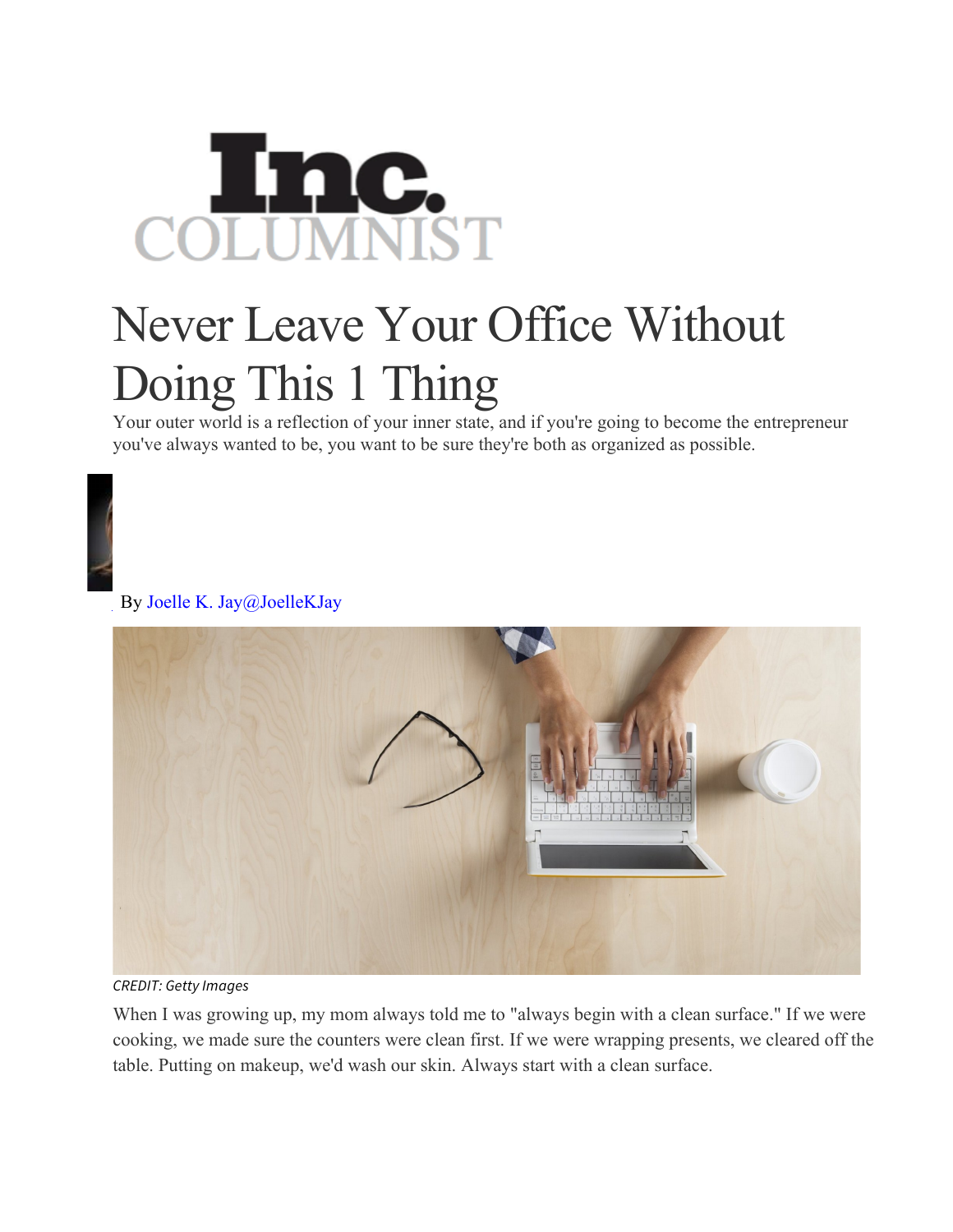Now, as an entrepreneur, I use that advice in my office. If you want to be your most efficient, you should, too.

When you're beginning your work for the day, make sure your desk is organized and free of clutter. When you're hosting a meeting, make sure the conference room is neat and clear. Your outer world is a reflection of your inner state, and if you're going to become the entrepreneur you've always wanted to be, you'll want to be sure they're both as organized as possible.

You'll think more clearly, focus longer, be less distracted and get more done.

This may seem obvious, but most people don't do this consistently simply because - well, it's easier not to. Shuffling papers can feel unproductive. Cleaning and organizing can be boring. Organizing things takes effort if it's not part of your routine. Even if you feel comfortable in a chaotic environment, you'll be more productive if your space lends itself to productivity.

Here are three ways to effectively get your space in order.

Clean your entire office in one fell swoop. Organize your office like you're cleaning the garage. Make it a project. Tackle the whole thing. Throw out what you don't need, and reorganize the things you do. Dedicate one drawer close to you to for daily files or current projects. Put the things you need on a weekly basis out of reach. Move anything you don't reference regularly into long term storage. Anything that isn't a priority right now doesn't earn primary real estate on your desk. If you're afraid that you're going to forget things that you put away, create a list.

Do an abbreviated version. If making office organization a big project is too overwhelming (or too discouraging), take it little by little. You might set a goal of simply keeping your desktop clear for now. You can worry about the files and cabinets later. Having a visually clean surface goes a long way toward clearing your mind.

Retreat to a new space. If you don't have time to organize your office, take the shortcut and move yourself instead of your stuff. Take your notes and head to a clean conference room to place a call. Or take your project and head to the library for the day. Try hiding out in a different room of your house if that space is cleaner and more open than your office. Even moving to the dining room or your kitchen table, if they're free of clutter, can give you a renewed sense of focus.

Once you've got the hang of it, be sure to maintain the work you've done. Try saving 20 minutes at the end of the day to clear your workspace. That way, the next day, you'll already be starting with a clean surface. Take a moment to notice the difference when you start off your day this way - clear, focused, and as productive as possible. You'll soon discover that clearing your space is a way of clearing your mind - and that's a strategy for much greater and bigger success in the rest of your business.

The opinions expressed here by Inc.com columnists are their own, not those of Inc.com.